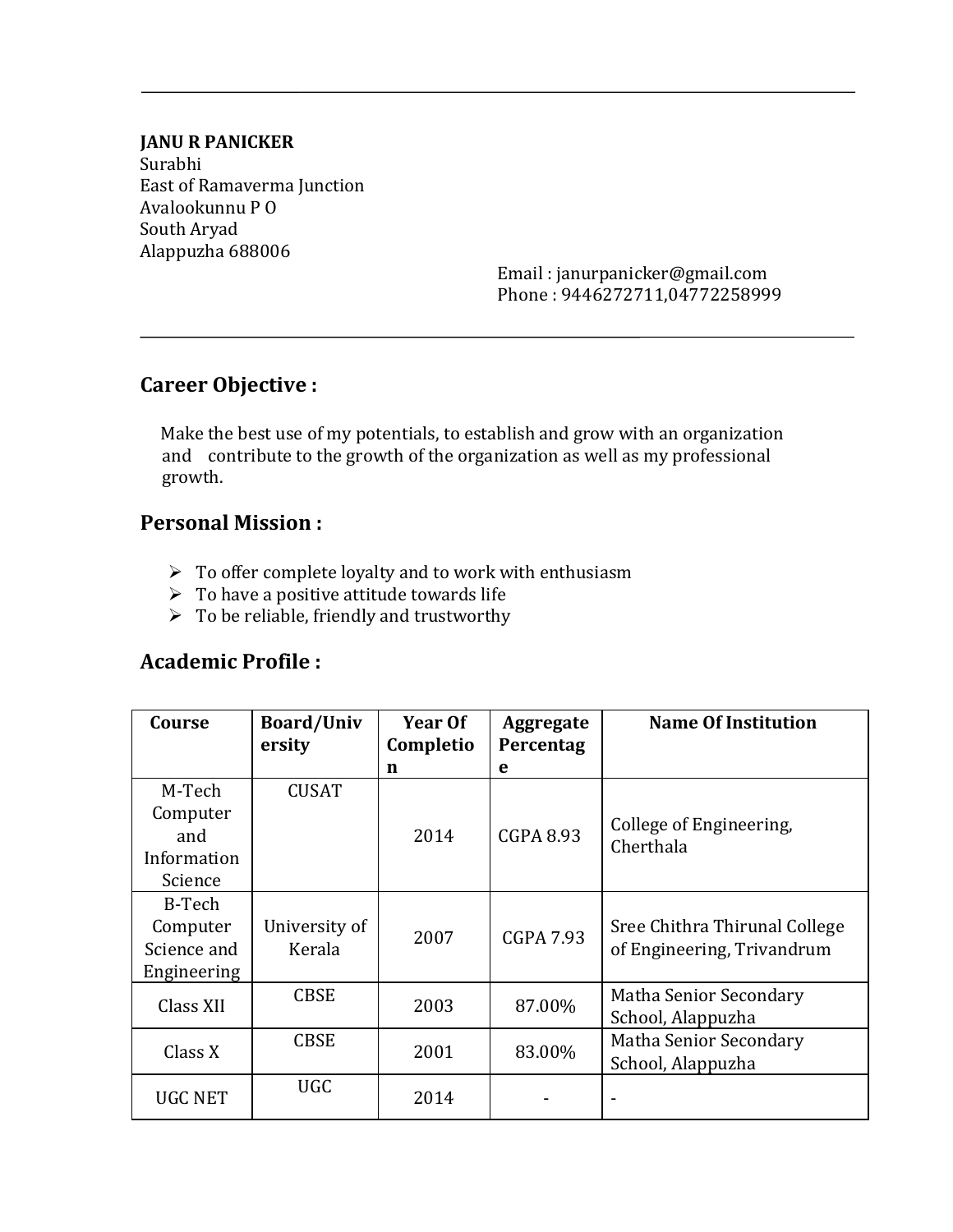#### **List of Workshops, FDPs and Conferences attented:**

- 1. AICTE Training and Learning Academy FDP on Block Chain, 14th to 18th October at CE Cherthala.
- 2. NPTEL AICTE FDP on Introduction to Machine Learning, Aug- Oct 2018.
- 3. AICTE STC on Basics of MATLAB and SIMULINK at NITTTR Chandigarh, 26<sup>th</sup> to 30th November 2018.
- 4. IHRD FDP on Tools and Techniques for Processing Digital Images, 16<sup>th</sup> to 20<sup>th</sup> January 2017, at CE Chengannur.
- 5. IIT Gandhinagar, Symposium on Data Science and Machine Learning, 24th 25th October 2016
- 6. FDP organized by Teaching Learning Center IIT Madras,  $30<sup>th</sup>$  June to  $2<sup>nd</sup>$  July 2016
- 7. IHRD FDP on Recent Trends in Data Minig Techniques, 23rd to 27<sup>th</sup> May 2016, at Model Engineering College.
- 8. AICTE Sponsored STC on Modern Aspects in Digital Signal Processing, 13<sup>th</sup> to 26th November,2013 at CE Cherthala
- 9. AICTE Sponsored National Level Seminar on Recent Advances in Theory and Practices of Computer Science, 11<sup>th</sup> to 12<sup>th</sup> October, 2013 at CE Cherthala
- 10. AICTE STC on ANDROID Programming at NITTTR Chandigarh, 26th to 30th August 2013.
- 11. 2nd International conference on Information Science, ICIS 2016,IEEE, 12th and 13th August 2016, CE Cherthala.
- 12. 1<sup>st</sup> International conference on Information Science, ICIS 2014, CSI, 4<sup>th</sup> and 5<sup>th</sup> July 2014, CE Cherthala.
- 13. ICT Academy FDP on Concepts Coaching, 7th to 9th December 2015
- 14. FDP on Big Data Processing, 23rd to 25th January 2017 at CECherthala.
- 15. FDP on Teaching Learning Methodologies in Engineering,  $11<sup>th</sup>$  to  $13<sup>th</sup>$  July 2019, at Carmel College of Engineering and Technology.
- 16. IEEE International Conference on Intelligent Computing, Instrumentation and Control Technologies, 6th to 7th July 2017, at Vimal Jyothi College of Engineering.
- 17. FDP on Research Methodologies for Science and Engineering, 12th to 13 th November 2015 at CE Cherthala
- 18. FDP on Linear Algebra for Engineers, 24th to 26th November 2015 at **CECherthala**
- 19. Workshop on Hands on Experience in Raspberry Pi programming,  $4<sup>th</sup>$  to  $8<sup>th</sup>$ January 2016 at CECherthala
- 20. Workshop on Network Simulators NS2 & NS3, 8th to 10th February 2016 at **CECherthala**
- 21. FDP on Estimation and Detection Theory, 10<sup>th</sup> to 12<sup>th</sup> February 2016at **CECherthala**
- 22. FDP on Graph Theory and Applications, 27<sup>th</sup> to 29<sup>th</sup> July 2016 at **CECherthala**
- 23. FDP on Artificial Neural Networks A design Perspective,  $6<sup>th</sup>$  to  $8<sup>th</sup>$  May 2013 at CECherthala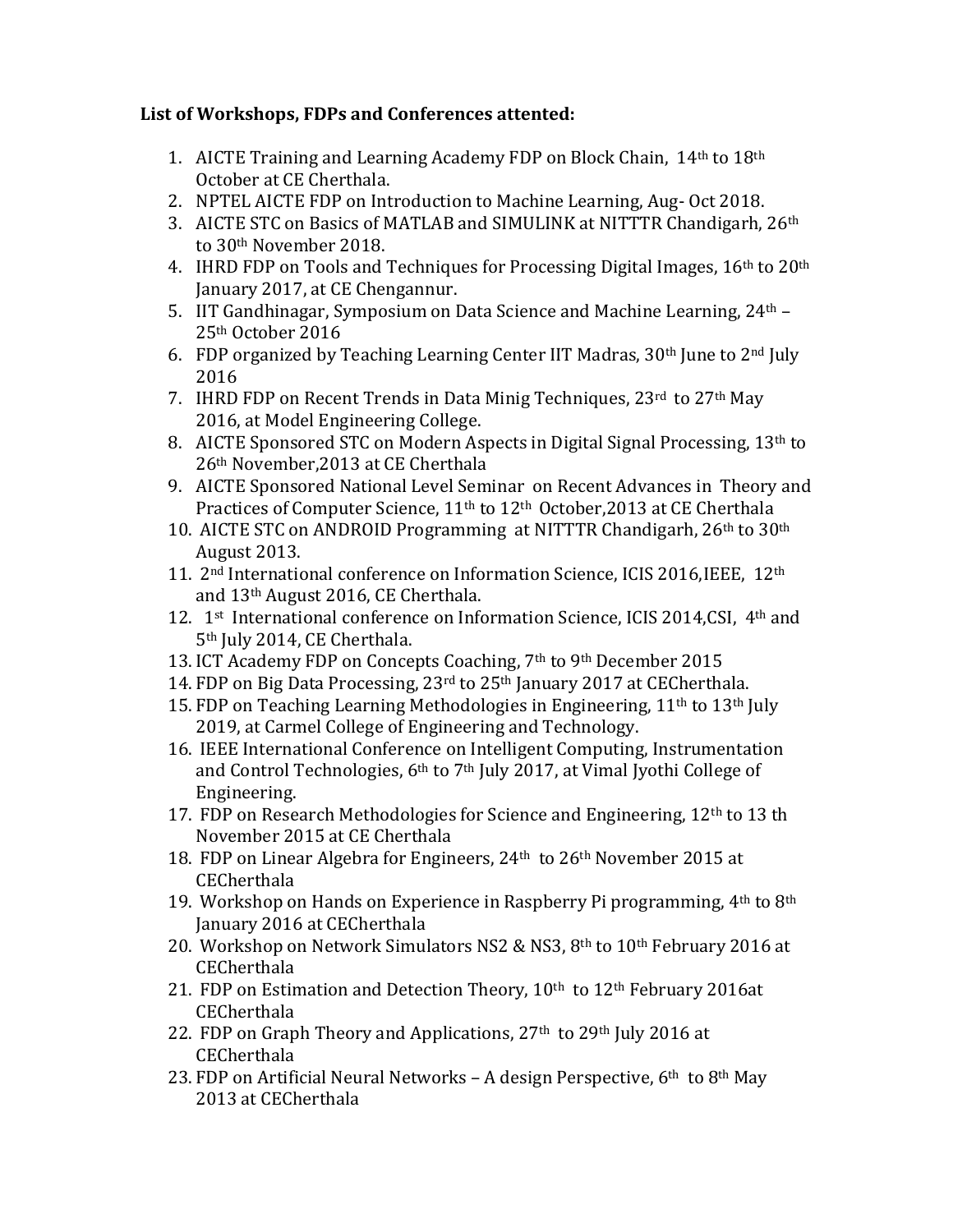- 24. FDP on Linux, Kernal Development and Programming, 27<sup>th</sup> May to 1<sup>st</sup> June 2013 at CECherthala
- 25. FDP on Open Source Software for Library Management, 20<sup>th</sup> to 22<sup>nd</sup> June 2013 at CECherthala
- 26. FDP on Intelligent methods towards Computational Linguistics, 22nd to 27th July 2013 at CECherthala
- 27. FDP on Recent Trends in Image Processing,  $7<sup>th</sup>$  to  $10<sup>th</sup>$  October 2013 at **CECherthala**
- 28. FDP on Research Trends in Data Mining, 21<sup>st</sup> to 25<sup>th</sup> October 2013 at **CECherthala**
- 29. FDP on Security : Concepts and Emerging Technologies, 5th to 8th November 2013 at CECherthala
- 30. FDP on Advanced algorithm Design and Analysis, 28th January to 1st February 2014 at CECherthala

#### **List of Papers Published :**

| 1. |                | <b>Clustering DNA</b><br>Sequences of<br>Aspergillus Fumigatus                                                 | In 2015 Fifth International<br>Conference on Advances in<br>Computing and                                                 | Sept<br>2015       | International<br>Conference       |
|----|----------------|----------------------------------------------------------------------------------------------------------------|---------------------------------------------------------------------------------------------------------------------------|--------------------|-----------------------------------|
|    |                | <b>Using Incremental</b><br>Multiple Medoids.                                                                  | Communications (ICACC) (pp.<br>342-345). IEEE.                                                                            |                    |                                   |
|    | $\overline{2}$ | <b>Multiple Secret Sharing</b><br><b>Using Natural Language</b><br>Letter Based Visual<br>Cryptography Scheme. | In International Conference on<br>Algorithms and Architectures for<br>Parallel Processing (pp. 476-486)<br>Springer, Cham | <b>Nov</b><br>2015 | International<br>Conference       |
|    | 3              | A Survey on<br><b>Interpreting Search</b><br>Goal of a User Using<br><b>Feedback Session</b>                   | RETICS'16 National Conference<br>On Recent Trends In Computer<br><b>Networks</b>                                          | Feb<br>2016        | National<br>Conference            |
|    | 4              | Skin lesion analysis<br>system for melanoma<br>detection with an<br>effective hair<br>segmentation method      | 2016 International Conference on<br>Information Science (ICIS) (pp. 91<br>96). IEEE.                                      | 2016               | International<br>Conference       |
|    | 5              | <b>Enhanced leucocyte</b><br>classification for<br>leukaemia detection.                                        | In 2016 International Conference<br>on Information Science (ICIS) (pp<br>65-71). IEEE.                                    | 2016               | Augus International<br>Conference |
|    | 6              | Feature selection in<br>clinical data processing<br>for classification.                                        | In 2016 International Conference<br>on Information Science (ICIS) (pp<br>172-175). IEEE.                                  | 2016               | Augus International<br>Conference |
|    | 7              | Named entity<br>recognition in Malayala<br>using fuzzy support<br>vector machine.                              | In 2016 International Conference<br>on Information Science (ICIS) (pp<br>201-206). IEEE.                                  | 2016               | Augus International<br>Conference |